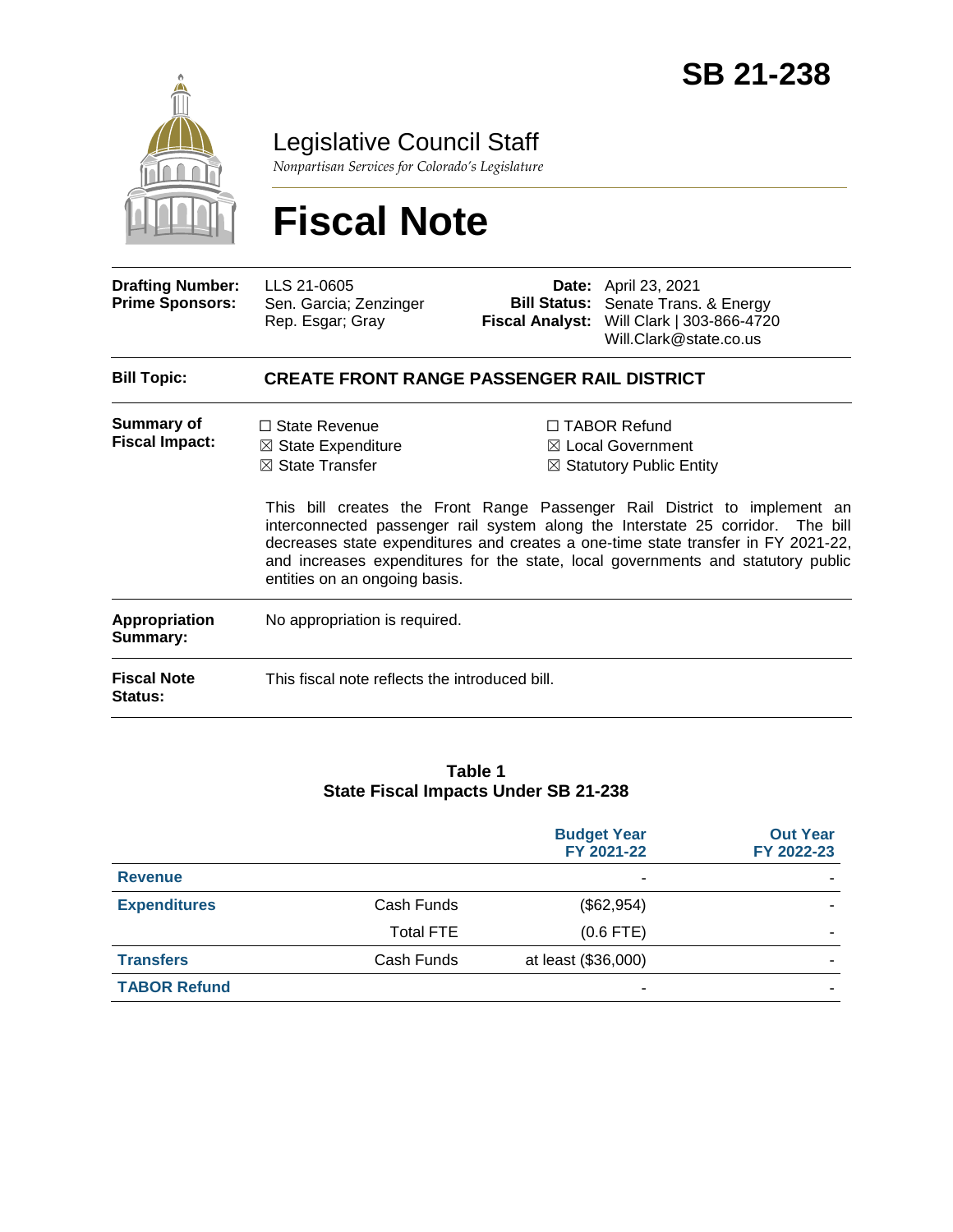Page 2

#### **Summary of Legislation**

The bill creates the Front Range Passenger Rail District, which will extend from Wyoming to New Mexico, including:

- the cities and counties of Denver and Broomfield;
- all areas within Adams, Arapahoe, Boulder, Douglas, El Paso, Huerfano, Jefferson, Larimer, Las Animas, Pueblo, and Weld counties that are located within the territory of a metropolitan planning organization;
- all areas within Huerfano, Las Animas and Pueblo counties that are outside of a metropolitan planning organization but inside a county precinct located within five miles of the Interstate 25 right-of-way; and,
- all areas within Larimer and Weld counties that are outside of a metropolitan planning organization, but inside a county precinct north of the city of Fort Collins and within five miles of the Interstate 25 right-of-way.

**District powers.** The district is granted authority to plan, design, develop, finance, construct, operate, and maintain a new interconnected passenger rail system. This authority will include the power to exercise taxing authority, levy a sales and use tax of up to 0.8%, collect fares and fees, and issue bonds; exercise imminent domain; create station improvement districts near existing and proposed passenger rail stations; enter into public-private partnerships; provide retail and commercial goods and services at passenger rail stations; and employ its own personnel or contract with other entities for operation and maintenance of the system.

**District governance.** The new district will be governed by a board of directors with appointees from transportation planning organizations that have jurisdiction in the new district, as well as by the Governor and the Department of Transportation (CDOT). The board must be fully appointed by April 1, 2022, and convene for its first meeting no later than May 15, 2022. The district must work collaboratively with stakeholders identified in the bill, including the Regional Transportation District (RTD) and Amtrak to ensure interconnectivity with their passenger rail systems.

**District taxing proceeds.** Upon approval by registered voters within the new district, a sales and use tax may be levied to fund development, financing, construction, operation or maintenance of the new system. The Department of Revenue will collect, administer and enforce any new tax, make monthly distributions from tax collections to the new district, and transmit the rest to the Front Range Passenger Rail District Sales and Use Tax Fund, which will be created by the bill and overseen by the Department of Treasury. No action by the district to create a multiple-fiscal year debt or other financial obligation can take effect unless it is submitted to a vote and approved by a majority of the registered electors of the district.

**Repeal of Southwest Chief and Front Range Passenger Rail Commission.** The bill repeals the Southwest Chief and Front Range Passenger Rail Commission on May 15, 2022. The State Treasurer is directed to transfer any unencumbered funds remaining in the Southwest Chief Fund to the Front Range Passenger Rail District on February 15, 2022.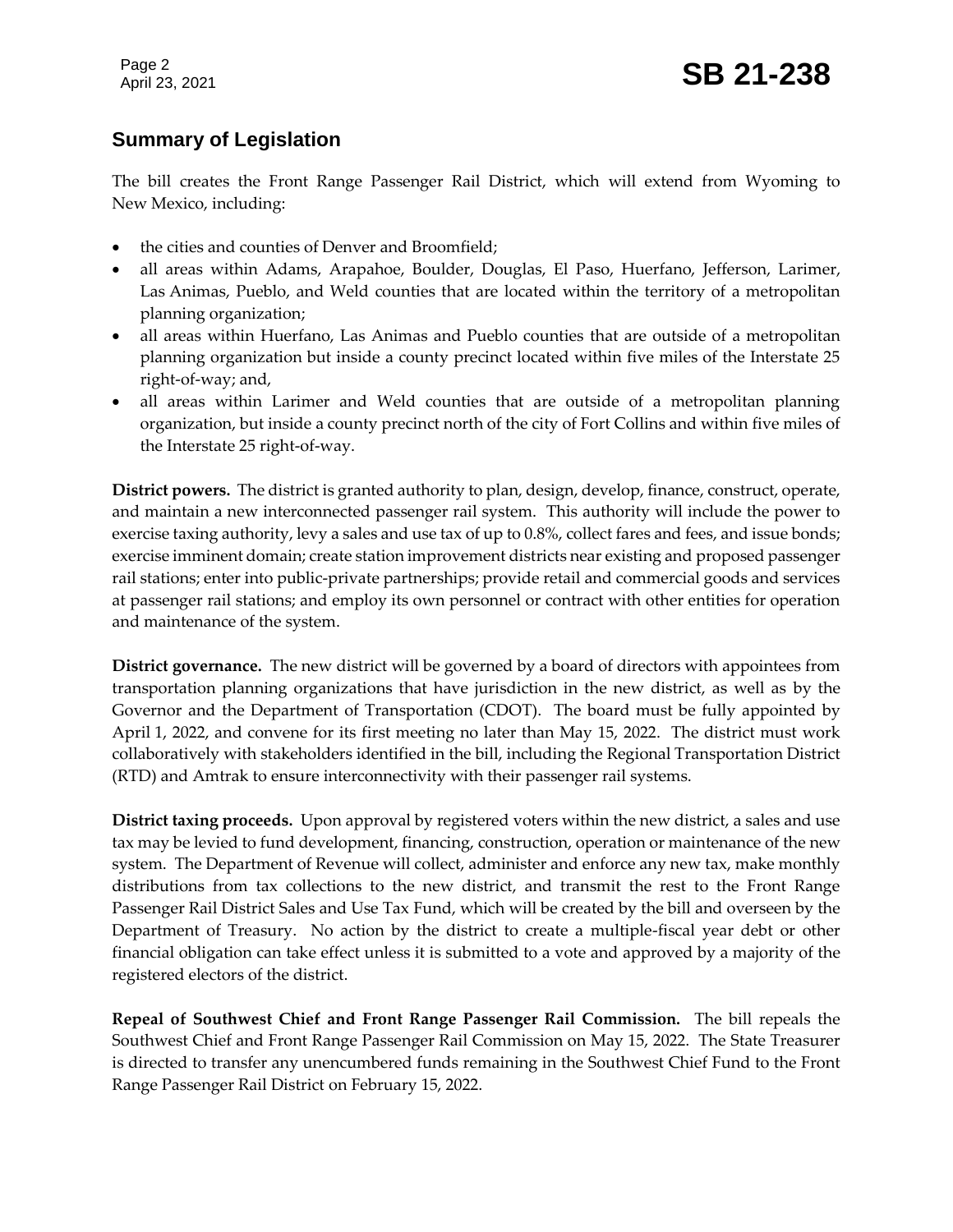Page 3

## Page 3<br>April 23, 2021 **SB 21-238**

#### **Background**

**Southwest Chief and Front Range Passenger Rail Commission.** The Southwest Chief Commission was originally created through House Bill 14-1161 to coordinate and oversee efforts by state and local governments—in cooperation with Kansas, New Mexico, Amtrak, and the BNSF Railway—to ensure completion of track repairs and upgrades required to continue Southwest Chief Rail service in Colorado. Pursuant to Senate Bill 17-153, it issued a Legislative Proposal Regarding the Development of a Front Range Passenger Rail System. The commission is also tasked with extending service to Pueblo and, potentially, Walsenburg, and facilitating the development of a Front Range Passenger Rail system along the I-25 corridor. Online at: [https://www.codot.gov/about/southwest-chief](https://www.codot.gov/about/southwest-chief-commission-front-range-passenger-rail)[commission-front-range-passenger-rail](https://www.codot.gov/about/southwest-chief-commission-front-range-passenger-rail)

**Transportation Planning Regions and Metropolitan Planning Organizations.** There are ten Transportation Planning Regions and five Metropolitan Planning Organizations in Colorado. These planning regions identify transportation priorities within their region, which are incorporated into the Statewide Transportation Plan. One member of each planning region serves on the Statewide Transportation Advisory Committee.

#### **State Transfers**

Effective February 15, 2022, the bill repeals the Southwest Chief Fund. No later than June 15, 2022, the new district must instruct the State Treasurer on transferring the remaining balance of this fund to the district. As of writing, it is estimated that there will be at least \$36,000 transferred at that time.

#### **State Expenditures**

Starting in FY 2021-22, the bill decreases expenditures for CDOT by \$62,954 and 0.6 FTE, and increases workload and potential costs for multiple state agencies as described in more detail below.

**Department of Transportation.** The bill will decrease expenditures from the Southwest Chief Fund by \$62,954 and 0.6 in FY 2021-22. The estimate for this decrease assumes that two positions with the commission will end in February 2022. Starting in FY 2021-22, costs in CDOT may increase to participate on the board and collaborate in the new district's operations.

**Department of Revenue and Personnel and Administration.** Conditional upon voter approval of sales tax collected on behalf of the new transportation district, costs will increase for the departments to update tax forms. Appropriations to address these expenditures will be addressed through the annual budget process.

**Department of Local Affairs.** The Division of Property Taxation reviews and approves all forms and notices sent by assessors to property owners. The division will adjust training materials, conduct additional training, and respond to inquiries as a result of this legislation within existing appropriations.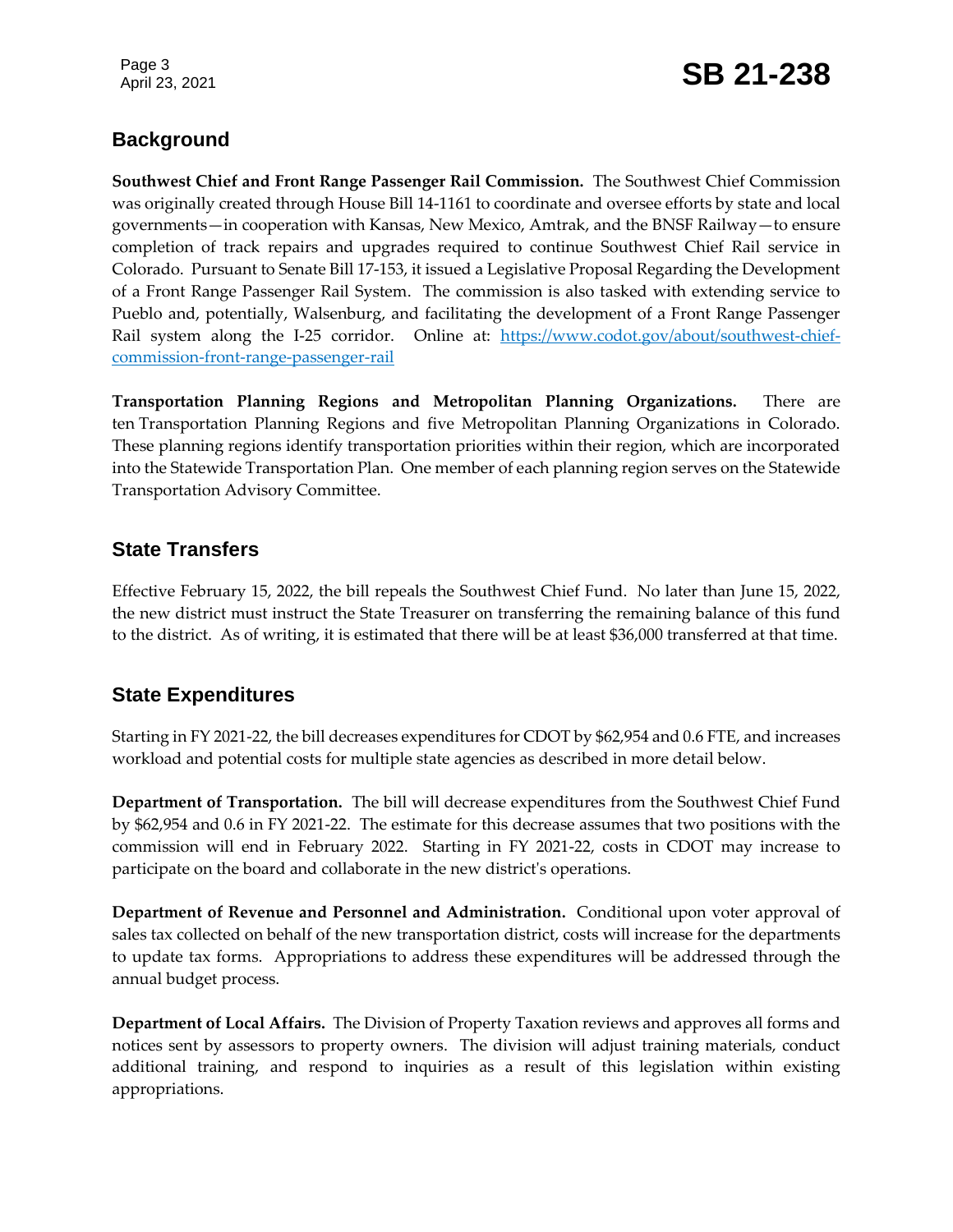#### **Local Government**

Starting in FY 2021-22, expenditures may increase for local governments within the new transportation district.

**Elections for tax increases.** Any increase in taxes or special assessments on real property within the new transportation district must be submitted for a vote to the registered electors of the district. County clerks and recorders will assist the new transportation district in conducting elections within each county; however, costs will be paid by the district.

**Station and route location siting.** Costs and workload may increase for local governments that coordinate with the new transportation district for siting locations of stations and routes within their boundaries.

#### **Statutory Public Entity**

The bill terminates the Southwest Chief and Front Range Passenger Rail Commission, creates the Front Range Passenger Rail District, and increases workload and potential costs for the RTD.

**Southwest Chief and Front Range Passenger Rail Commission.** Effective May 15, 2022, the bill repeals and terminates the commission, and transfers its contractual rights and obligations to the new transportation district. The new district will also take responsibility for pursuing the commission's pending applications for federal grants.

**Front Range Passenger Rail District.** As described in the Summary of Legislation section, the district will begin meeting no later than May 15, 2022, to operate as an independent political subdivision of the state to research, develop, construct, operate, and maintain an interconnected passenger rail system along the Front Range. The district will have initial expenditures to hold public meetings, hire staff, and create an office. It will have the authority to bond and to levy taxes upon voter approval to construct new rail.

**Regional Transportation District.** Starting in FY 2021-22, this bill will increase workload for the RTD to coordinate with the new transportation district. To the extent that the RTD modifies its infrastructure and services to connect with the passenger rail system, costs will increase; however, the bill authorizes RTD and the new district to share capital costs for shared infrastructure, which may offset these costs.

#### **Effective Date**

The bill takes effect upon signature of the Governor, or upon becoming law without his signature, except that Section 2, which repeals the Southwest Chief and Front Range Passenger Rail Commission, takes effect May 15, 2022.